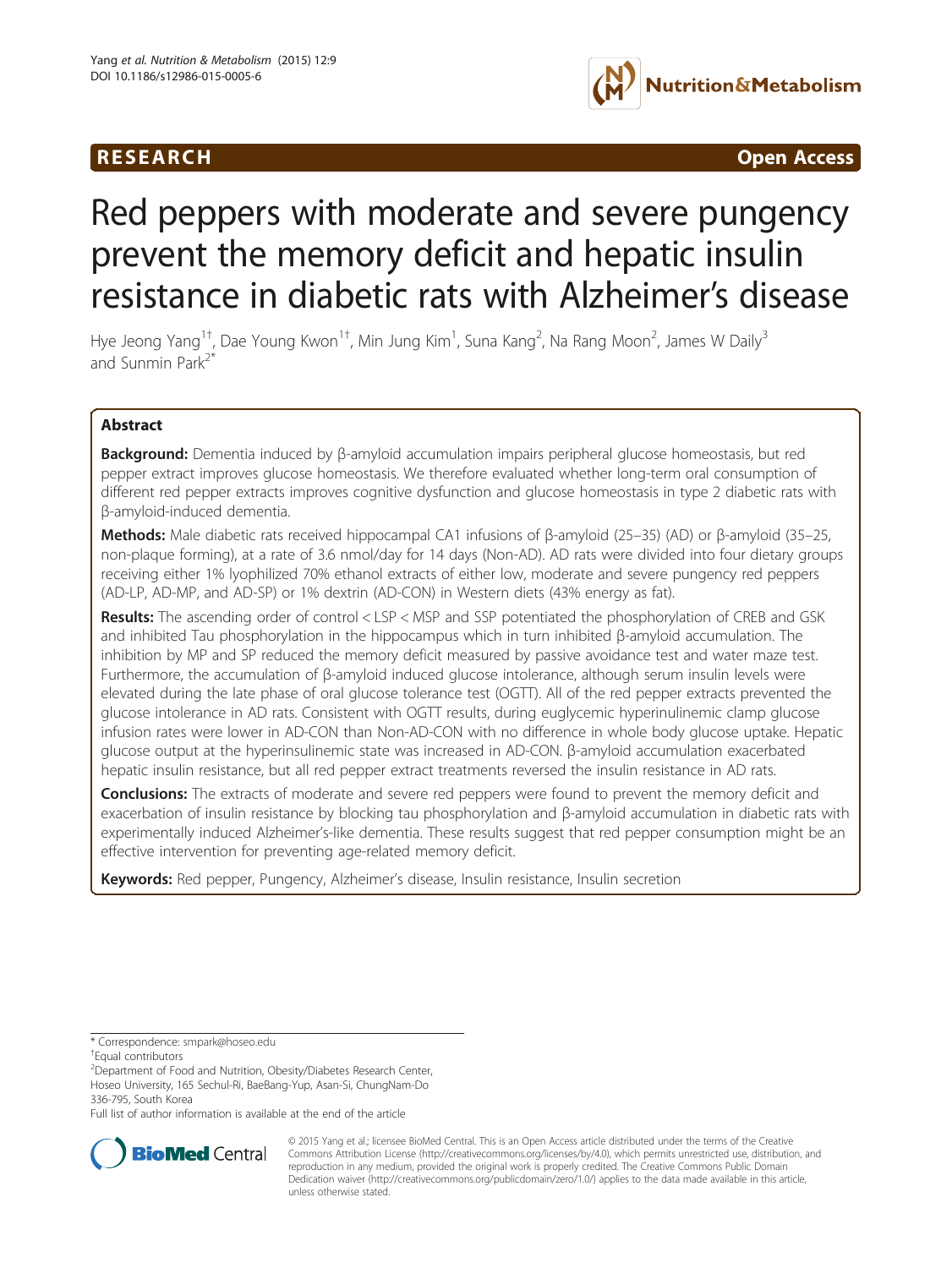### Background

Alzheimer's dementia is a disease of slowly progressive synaptic collapse in the areas of the brain underlying memory and higher mental function [[1-3\]](#page-10-0). As life expectancy increases worldwide, the incidence of dementia, especially Alzheimer's disease, has also markedly increased, and the incidence of Alzheimer's disease is expected to increase by about 3.1 folds from 2010 to 2050 [\[1,2\]](#page-10-0). However, the rapid increase may not be due to increased life expectancy alone. The increased incidence of Alzheimer's disease may also be related to changes in lifestyles and diets such as lack of exercise and high fat and sugar diets although these possible causes remain controversial [\[4](#page-10-0)-[8](#page-11-0)]. Recent studies have shown that obesity and high-fat diets increase the risk and/or progression of Alzheimer's disease in humans [[9,10](#page-11-0)], and diets high in fat also increase neuropathology and/or cognitive deficits in animal models of Alzheimer's disease [\[6,7](#page-10-0)]. Ongoing evidence reveals that brain and possibly peripheral insulin resistance and concomitant hyperglycemia may be key metabolic dysfunctions contributing to Alzheimer's disease [[8,11,12\]](#page-11-0). Thus, it is important to identify dietary components that may prevent or delay both Alzheimer's disease and diabetes.

Disturbances in insulin and possibly insulin growth factor-1 (IGF-1) signaling in the brain, especially the hippocampus, have been observed in Alzheimer's disease. The deletion of insulin receptor and insulin receptor substrate (IRS)-2 in neurons delays brain growth and prevents memory dysfunction in mice by the ablation of the phosphoinositide-3-kinase/Akt/ mammalian target of rapamycin (mTOR) pathway in neurons [\[13](#page-11-0)]. The activation of mTOR suppresses the autophagic process in neurons and high concentrations of potentially toxic β-amyloid and tau proteins are sustained in the neurons [\[14](#page-11-0)]. However, by contrast, both IRS-1 and IRS-2 expressions decrease in neurons of humans with Alzheimer's disease and both insulin and IGF-1 signaling are patently disturbed in brains affected by Alzheimer's disease [\[15-17](#page-11-0)]. Type 2 diabetic patients have increased levels of hyperphosphorylated tau in their brains that facilitate the formation of neurofibrillary tangles that induce cognitive dysfunction [[18](#page-11-0)]. Induction of experimental diabetes with streptozotocin or analogous drugs increases the levels of β-amyloid and tau phosphorylation in rodents [[19,20](#page-11-0)]. Thus, the proper maintenance of insulin receptor signaling in the hippocampus plays an important role in cognitive function.

Due to the lack of effective treatments, it is necessary to develop preventive strategies to halt the development of Alzheimer's disease in younger age people prior to onset of the disease. There is also a need to identify the environmental risk factors of Alzheimer's disease. The non-genetic risk factors identified from cohort studies include caffeine consumption, lack of exercise, stress, less education, smoking, pesticide exposure and others [\[2](#page-10-0)[,21](#page-11-0)].

Red pepper and its bioactive components such as capsaicinoids, capsinoids, and carotenoids are reported to decrease body fat mass by promoting fat oxidation in rats and humans [[22,23\]](#page-11-0). Capsaicinoids, the substances responsible for the hot pungency of peppers, are known to induce pain by stimulating the transient receptor potential vanilloid 1 (TRPV1), but it also paradoxically desensitizes TRPV1 resulting in its common use in topical analgesic medications [[24\]](#page-11-0). Although capsaicinoid desensitization of TRPV1 is mostly used topically, it is also known act systemically. Both pharmacological inhibition and genetic knockout of TRPV1 has been shown to prevent bone loss in ovariectomized mice [\[25\]](#page-11-0). Capsaicinoids are also known to consistently improve glycemic control, although their effects on insulin secretion have been controversial [[23,25](#page-11-0)]. However, since impaired glucose tolerance and Alzheimer's disease have a common etiological pathway, red pepper and its components might be beneficial for protecting against Alzheimer's diseases. There are various types of red peppers according to the different combinations of bioactive components (capsaicin, capsaicinoids and flavonoids) which give the peppers various colors and pungencies [\[26\]](#page-11-0). Furthermore, red peppers with different colors and pungencies differently modulate energy and glucose homeostasis in OVX rats fed high fat diets [[27\]](#page-11-0). Therefore, we hypothesized that specific varieties of red peppers might have a beneficial effect on preventing cognitive dysfunction and insulin resistance in type 2 diabetic rats with experimentally induced Alzheimer's-type dementia. The objective of this study was to test the hypothesis using three varieties of red pepper from Young Yang County (Gungsangbuk-Do, Korea) according to the intensity of pungency: mild pungency red pepper (Geumdang, 1500 Scoville heat units), moderate pungency red pepper (Chilsung, 4000 Scoville heat units) and severe pungency red pepper (Subicho, 10,000 Scoville heat units) in partially pancretectomized rats, and also to explore possible mechanisms.

# Materials and methods

# Extraction and lyophilization

Three varieties of red pepper powders (mild, moderate and severe pungencies) were extracted with 70% ethanol by shaking for 24 h at 25°C, centrifuged at  $8,000 \times g$  for 30 min, and its supernatants were collected and supernatants lyophilized in a freeze-drier (Il Shin, Dongdochun-Si, Korea). Extraction using 70% ethanol is a very common extraction method for herbal preparations [[28](#page-11-0)]. This method allows for the efficient extraction of many polar and nonpolar compounds and is an efficient method for concentrating a wide variety of bioactive compounds including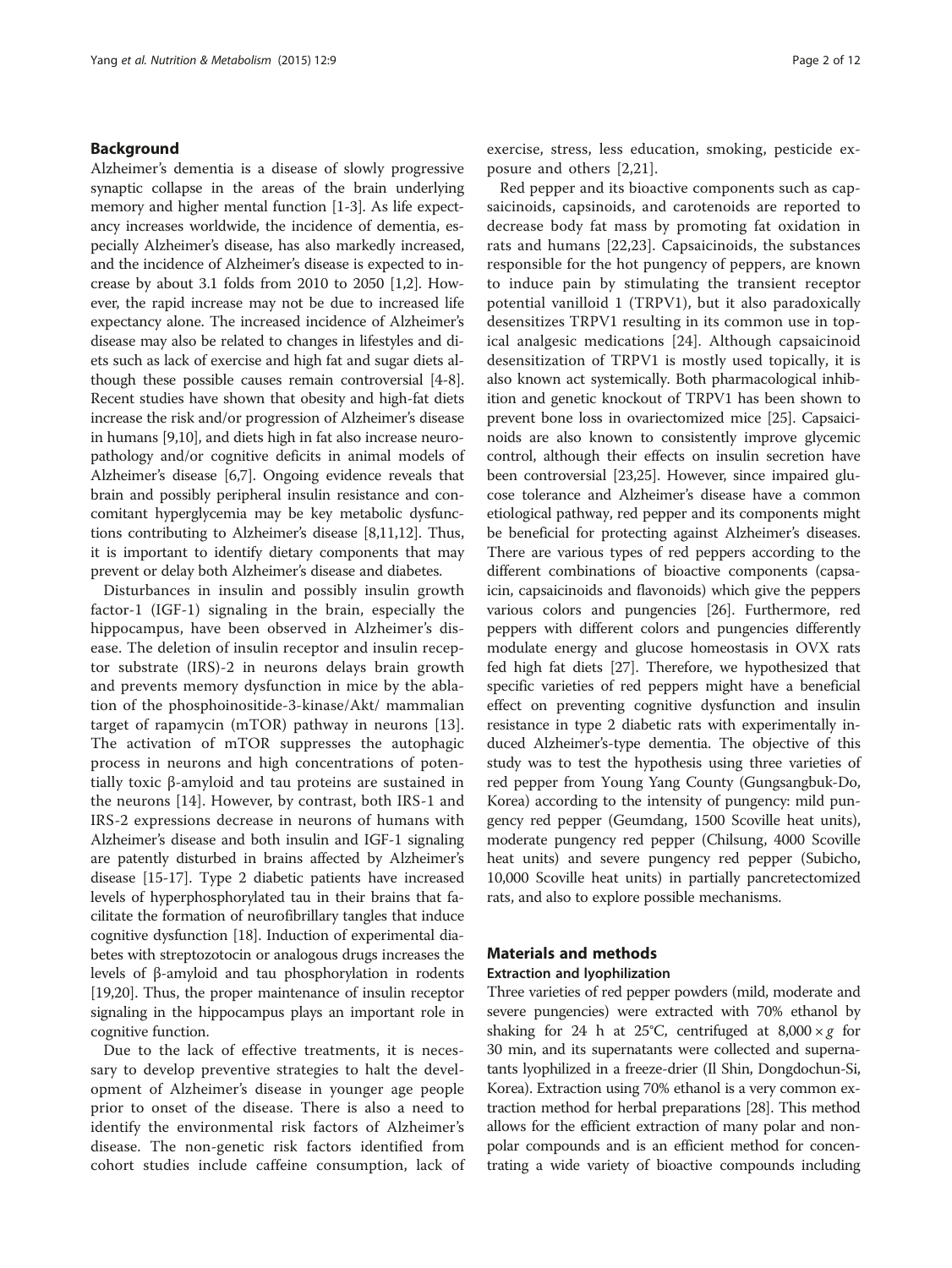capsacinoids [\[28\]](#page-11-0), bioflavonoids and carotenoids and without risk of toxic residue.

# Animals and diets

Male Sprague Dawley rats, weighing  $192 \pm 30$  g, were housed individually in stainless steel cages in a controlled environment (23°C and a 12 hour light/dark cycle). All experimental procedures were performed according to the guidelines and with the approval of the Animal Care and Use Review Committee at Hoseo University, Korea. The rats had a 90% pancreatectomy (Px) using the Hosokawa technique and Px rats included in the experiments showed characteristics of type 2 diabetes after 2 weeks postsurgery [\[29\]](#page-11-0). Since the pancreas partially regenerates (to about 40% of the original volume) this technique results in a diminished insulin secretory capacity and inability to compensate for insulin resistance as typically seen in the Asian population.

After 7 days post Px surgery, rats were anesthetized with an intraperitoneal injection of a ketamine and xylazine mixture (100 mg and 10 mg/kg body weight, respectively) and placed in a stereotaxic device. A stainless steel cannula was implanted to stereotaxically connect an osmotic pump to the cannula implanted into the bilateral CA1 subregion using the following coordinates: lateral, −3.3 mm from the bregma; posterior, 2.0 mm from the midline; ventral, −2.5 mm from dura [[30\]](#page-11-0). The β-amyloid (25–35) for AD and (35–25) for Non-AD were dissolved in sterile saline and infused into the cannula secured in bilateral CA1 subregions of the hippocampus using an osmotic pump (Alzet Osmotic Pump Company, Cupertino, CA, USA) at the rate of 3.6 nmol/ day for 14 days. The β-amyloid (35–25) had the reverse sequence of β-amyloid (25–35) and does not accumulate in the brain and is not detected by immunohistochemistry (normal-control).

Px rats infused with β-amyloid (25–35) were randomly assigned to four different groups of 20 animals each fed Western diets with elevated dietary fat to induce insulin resistance and supplemented with either 1% dextrin (AD-CON) or 1% of either mild pungency red pepper extract (AD-LP), moderate pungency red pepper extract (AD-MP), or sever pungency red pepper (AD-SP). Px rats infused with β-amyloid (35–25) had Western diets containing 1% dextrin as a normal control (Non-AD-CON). The dosage of red pepper extracts used in the present study is equivalent to approximately 3 g/day in humans and was based on extrapolation from our previous capsaicin and capsiate studies [\[27,23\]](#page-11-0). All rats freely consumed water and corresponding diets based on AIN-93 diet [[31](#page-11-0)] for 47 days. All diets consisted of approximately 40 energy percent (En%) carbohydrates, 20 En% protein, and 40 En% fats. The major carbohydrate, protein and fat sources were starch plus sugar, casein (milk protein), and lard (CJ Co., Seoul). Figure 1 shows a time table of the experiments in the present study.

Serum glucose levels, food intakes, and body weights were measured weekly after overnight feed-deprivation. Homeostasis model assessment for insulin resistance index (HOMA-IR) was calculated as serum insulin levels ( $\mu$ U)  $\times$ serum glucose levels (mM)/22.5.

#### Energy expenditure by indirect calorimetry

After 39 days of the assigned treatment, energy expenditure was assessed at the beginning of the dark phase of the light–dark cycle after 6 h of feed-deprivation. The rats were placed into metabolic chambers (airflow = 800 ml/ min) equipped with a computer-controlled  $O_2$  and  $CO_2$ measurement system (Biopac Systems Inc., Goleta, CA). The respiratory quotient (RQ) and resting energy expenditure (REE) were calculated using the equations provided by Niwa *et al.* [[32](#page-11-0)]. Average oxygen consumption  $(VO_2)$ and average carbon dioxide production  $(VCO<sub>2</sub>)$  were calculated using previously published methods and used to calculate carbohydrate and fat oxidation and the amount of oxygen consumed per gram of substrate oxidized [\[27\]](#page-11-0).

#### Locomotive activity

Locomotive activity was determined using a Linton AM1053 Activity Monitor consisting of a three-dimensional array of infrared beams placed around clear Perspex cages with AmLogger software (Linton Instruments, UK). The sum of rearing, mobility and activity measurements was used as a measure of total locomotive activity. Activity was assessed for 1 h during the dark phase of the light/

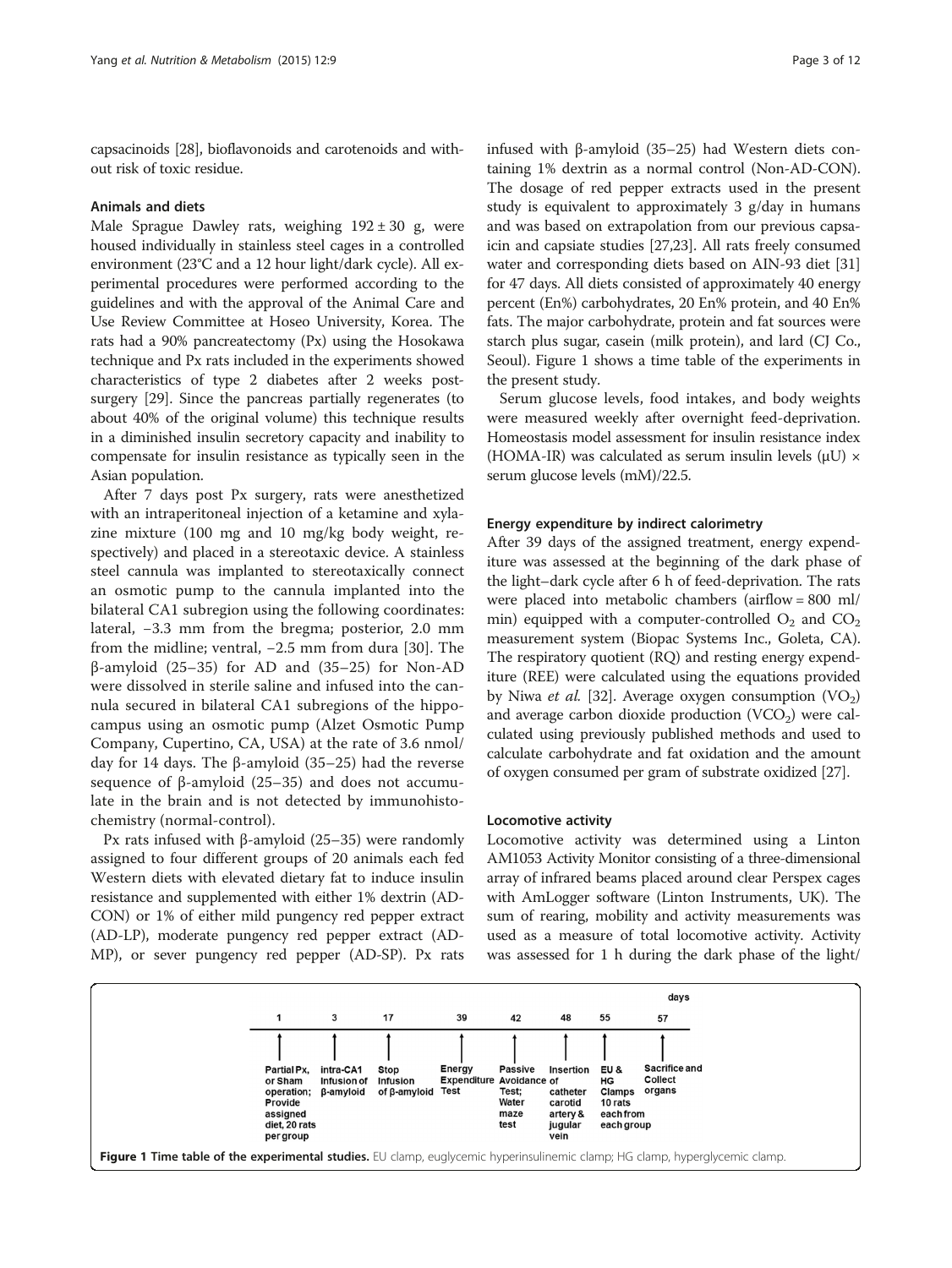dark cycle when the rats were most active after allowing 30 min to adapt to a clear Perspex cage.

# Passive avoidance test

On day 42 of the study, the rats were tested for shortterm memory deficits using a passive avoidance apparatus consisting of a two-compartment dark/light shuttle box [[30\]](#page-11-0). In the acquisition trial, electroshocks (75 V, 0.2 mA, 50 Hz) were delivered for 5 s, immediately after a rat had entered the dark chamber. Five seconds later, the rat was removed from the dark chamber and returned to its home cage. After 24 h, the retention latency time was measured in the same way as in the acquisition trial but electric foot shock was not delivered and the latency time was recorded to a maximum of 600 s. Short latencies indicate memory deficit, compared to significantly longer latencies.

# Water maze test

Spatial memory function was assessed with a Morris water maze test, as previously described [\[30\]](#page-11-0), during day 44. The Morris water maze tests hippocampal-dependent learning, including the acquisition of spatial memory, long-term memory, and long-term spatial memory.

#### Euglycemic hyperinsulinemic clamp

After catheterisation of the right carotid artery and left jugular vein in the 7th week, 10 rats were randomly selected and they were subjected to a euglycemic hyperinsulinemic clamp in a fasted conscious state  $(n = 10)$ to determine insulin resistance as previously described [[23,33](#page-11-0)]. [3-<sup>3</sup>H] glucose (Perkin Elmer, Wellesley, MA) was continuously infused during a four-hour period at the rate of 0.05  $\mu$ Ci/min. Basal hepatic glucose output was measured in blood collected at 100 and 120 minutes after initiation of the  $(3\text{-}{}^{3}\text{H})$  glucose infusion. A primed continuous infusion of human regular insulin (Humulin; Eli Lilly, Indianapolis, IN) was then initiated at a rate of 20 pmol/kg bw/min to raise plasma insulin concentration to approximately 1100 pM after 210–240 min. Blood samples were collected at 10-minute intervals and 25% glucose was infused as needed to clamp glucose levels at approximately 6 mM. Rates of whole body glucose uptake and basal glucose turnover were determined according to the ratio of the [3-<sup>3</sup>H] glucose infusion rate to the specific activity of plasma glucose (dpm/mmol) during the final 30 minutes. Hepatic glucose production at the hyperinsulinemic clamped state was determined by subtracting the glucose infusion rate from the whole body glucose uptake.

# Hyperglycemic clamp

After seven weeks of treatment, catheters were implanted into the right carotid artery and left jugular vein of the remaining ten rats from each group as previously

described [\[23,34\]](#page-11-0). At 5–6 days after implantation, a hyperglycemic clamp to determine insulin secretory capacity was performed in free-moving and overnight fasted rats. During the clamp, glucose infusion maintained serum glucose levels at 5.5 mM above the baseline and serum insulin levels were measured at 0, 2, 5, 10, 60, 90 and 120 min. Two days after the clamp, food-deprived rats were injected with human regular insulin (5 U/kg body weight) through the inferior vena cava. Ten min later, they were killed by decapitation, tissues collected and frozen in liquid nitrogen, and stored at −70°C. Liver glycogen content was determined after centrifuging lysates at 3000 rpm for 10 minutes and deproteinizing the supernatants with 1.5 N perchloric acid. The glycogen content was calculated from glucose released from glycogen hydrolyzed by α-amyloglucosidase in an acid buffer [\[27,35\]](#page-11-0). Serum insulin levels were measured using a rat ELISA kit (Linco). Triglyceride was extracted with chloroform-methanol (2:1, vol/vol) from the liver and resuspended in pure chloroform and determined as previously described [\[27,35](#page-11-0)] using a Trinder kit (Young Dong Pharm., Seoul, Korea).

#### Brain and islet immunohistochemistry

The day after hyperglycemic clamp, overnight-fasted five rats were randomly selected from 10 rats of each group and were injected with BrdU (100 μg/kg body weight). Six hours post-injection, rats were anesthetized with intraperitoneal injections of a mixture of ketamine and xylazine, and the brain and pancreas was immediately dissected, perfused with saline and a 4% paraformaldehyde solution (pH 7.2) sequentially and postfixed with the same fixative overnight at room temperature [[23,30\]](#page-11-0).

Cryoprotected brain frozen tissues were serially sectioned on a cryostat (Leica, Wetzlar, Germany) into 30 μm coronal sections and β-amyloid accumulation in the hippocampus was determined by immunohistochemistry using β-amyloid antibody [\[30\]](#page-11-0). The β-amyloid deposition was calculated as the % β-amyloid-positive cells in the hippocampus area When sectioning paraffin-embedded pancreatic tissues, two of the 5-μm sections were discarded between each saved section to avoid duplicate analysis of the same islets when measuring the β-cell area, BrdU incorporation, and apoptosis were assessed as described previously using an immunohistochemistry method [\[23](#page-11-0)]. Pancreatic β-cell mass was estimated by multiplying the percentage of insulin-positive area by the weight of pancreatic tissues. The individual β-cell size was determined as the insulin-positive area divided by the number of nuclei counted in the corresponding insulin-positive structures in randomly immunofluoresence-stained sections using insulin antibody. BrdU incorporation in β-cells was determined with anti-insulin and anti-BrdU antibodies (R&D System, Minneapolis, MN) and β-cell proliferation was calculated as the total BrdU<sup>+</sup> nuclei in β-cell nuclei per pancreas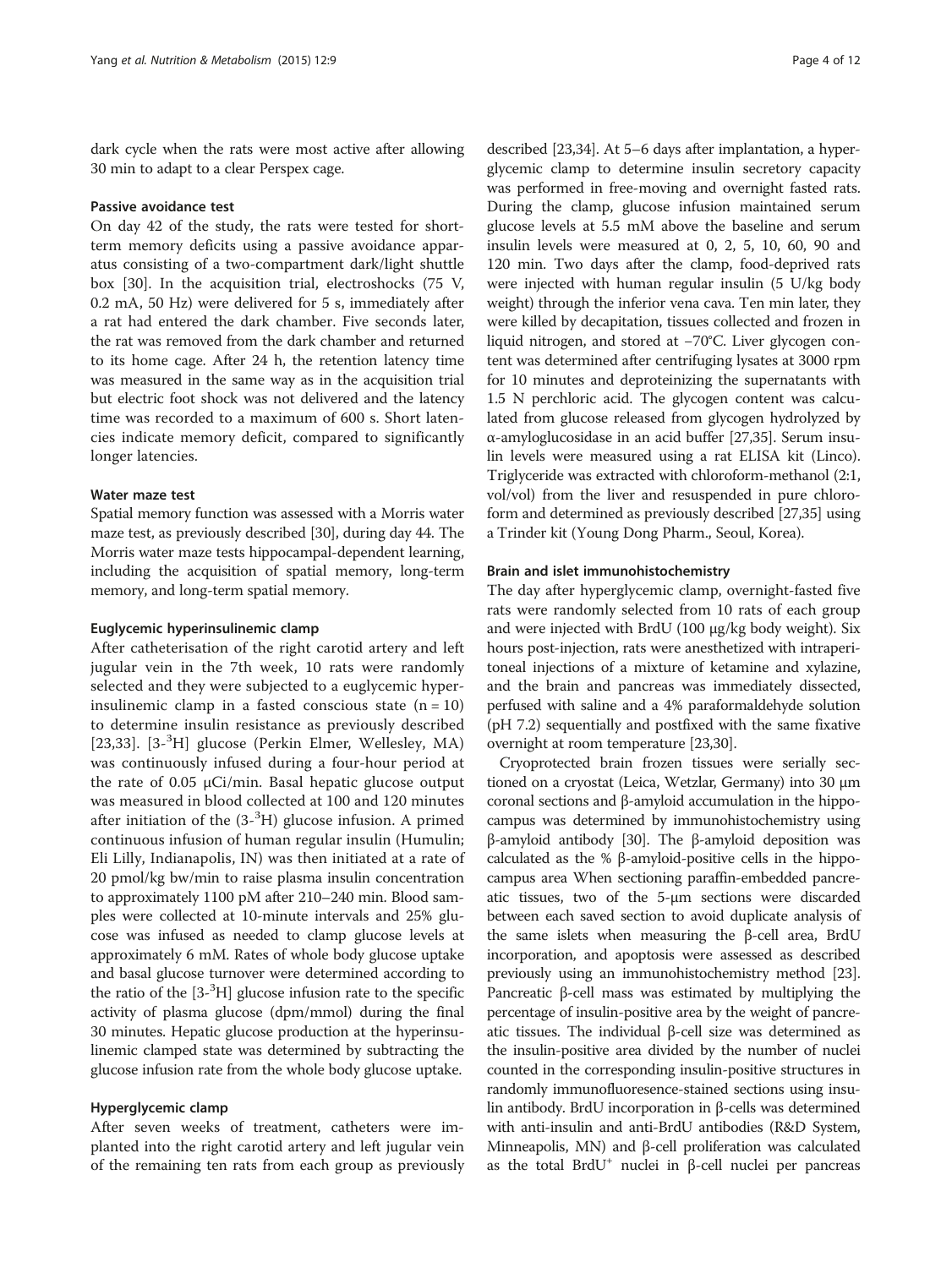section. Apoptosis of β-cells was measured using a TUNEL kit (Roche Molecular Biochemicals, Indianapolis, IN) and counterstained with hematoxylin and eosin to visualize islets and apoptotic β-cells were measured by the total number of apoptotic bodies in β-cell nuclei per pancreas section.

#### Immunoblot analysis

The day after hyperglycemic clamp, four overnightfasted rats were randomly selected from 10 rats of each group and the hippocampi from the four rats were isolated. They were lysed in 20 mM Tris buffer (pH 7.4) containing 2 mM EDTA, 137 mM NaCl, 1% NP40, 10% glycerol and 12 mM α-glycerol phosphate and protease inhibitors. After 30 min on ice, the lysates were centrifuged for 10 min at 12,000 rpm at 4°C. After measuring protein contents in lysates using a Bio-Rad protein assay kit, lysates with equal amounts of protein were immunoprecipitated with specific antibodies prior to separation by SDS-PAGE as previously described [[23,30](#page-11-0)]. Antibodies used for the immunoblot analysis were cAMP responding element binding protein (CREB), phosphorylated CREB<sup>ser133</sup>, protein kinase B (PKB or Akt), phosphorylated PKB<sup>Ser473</sup>, glycogen synthase kinase (GSK)-3β, phosphorylated GSK-3βser9, tau, phophorylated tau<sup>ser396</sup> and β-actin (Cell Signaling Technology). The intensity of protein expression was determined using Imagequant TL (Amersham Biosciences).

#### Statistical analysis

All results were expressed as a mean ± SD. Statistical analyses were performed using SAS version 7 (SAS Institute). All variables exhibited normal distribution in univariate analysis. One-way ANOVA was used to determine animal group effects separately for each time point and each treatment. Differences among groups with a  $P < 0.05$  were considered statistically significant by Tukey's test.

# Results

#### Hippocampal β-amyloid deposition and cognitive function

The β-amyloid (25–35) immunoreactivities of the hippocampi were markedly greater in AD-CON compared to Non-AD-CON, and the immunostaining was decreased in descending order of LP < MP < SP < CON in the βamyloid infused diabetic rats (Figure [2](#page-5-0)).

In the passive avoidance test, AD-C had a shorter retention time to enter the lighted room than Non-AD-CON despite previous experience of electric shock upon entering the light room. This indicated that AD-C had impaired short-term memory in comparison to Non-AD-CON. The retention time was made longer with  $SP = MP < LP <$ CON in the β-amyloid infused diabetic rats (Figure [3](#page-6-0)A). In addition, the water maze test revealed that the rats of

the Non-AD-CON group swam across the pool and quickly reached the platform, rapidly learning its location, but the rats of the AD-CON took a significantly longer retention time to locate the platform at zone 5 and were in zone five for a shorter time (Figure [3](#page-6-0)B). Rats in the  $LP < SP < MP$  groups found zone 5 locating the platform faster than AD-CON and rats in the AD-CON < LP < MP and SP stayed in zone 5 longer (Figure [3B](#page-6-0)). Thus, AD-CON infused with β-amyloid (25–35) experienced a decline in short term and spatial memory, which was fully or partially prevented by  $MP = SP > LP$ .

# Hippocampal insulin signaling

The phosphorylation of CREB increased with MP and SP in AD rats in comparison to the control group. As an indicator of insulin signaling, the phosphorylation of Akt was also higher in LP, MP, and SP than the control groups and the increment for MSP was highest among all groups (Figure [4\)](#page-7-0). The phosphorylation of GSK-3β, a downstream of GSK, exhibited the same pattern of phosphorylation as Akt. The phosphorylation of tau was lower in descending order of control > LP > MP and SP. Therefore, MP and SP consumption prevented the attenuation of hippocampal insulin signaling and the prevention resulted in lower tau phosphorylation.

#### Energy metabolism

In diabetic rats AD-CON tended to have lower body weight than Non-AD-CON, but it was not significantly different. Rats in the LP and SP groups did not change body weight in comparison to AD-CON but MP somewhat increased up to those of the Non-AD-CON group. However, epididymal and retroperitoneal fat mass relative to body weight were significantly higher in the AD-CON group than the Non-AD-CON group. LP, MP and SP supplementations all resulted in fat masses similar to the Non-AD-CON group (Table [1](#page-7-0)). Energy intake tended to be lower in the AD-CON compared to the Non-AD-CON rats, but LP, MP and SP prevented its decrease in AD rats. However, locomotive activity was decreased in AD-CON rats and MP and SP inhibited the decrease. Daily energy expenditure was not different between AD-CON and Non-AD-CON and oxygen consumption and respiratory quotient were not different among the groups. However, SP increased oxygen consumption and daily energy expenditure in comparison to AD-CON but respiratory quotient was not significantly different among the groups. Carbohydrate oxidation was greater and fat oxidation lower in the AD-CON group compared to the Non-AD-CON. MP and SP reversed these differences in energy nutrient oxidation in AD rats, and AD rats given MP and SP had greater fat oxidation more than Non-AD-CON rats.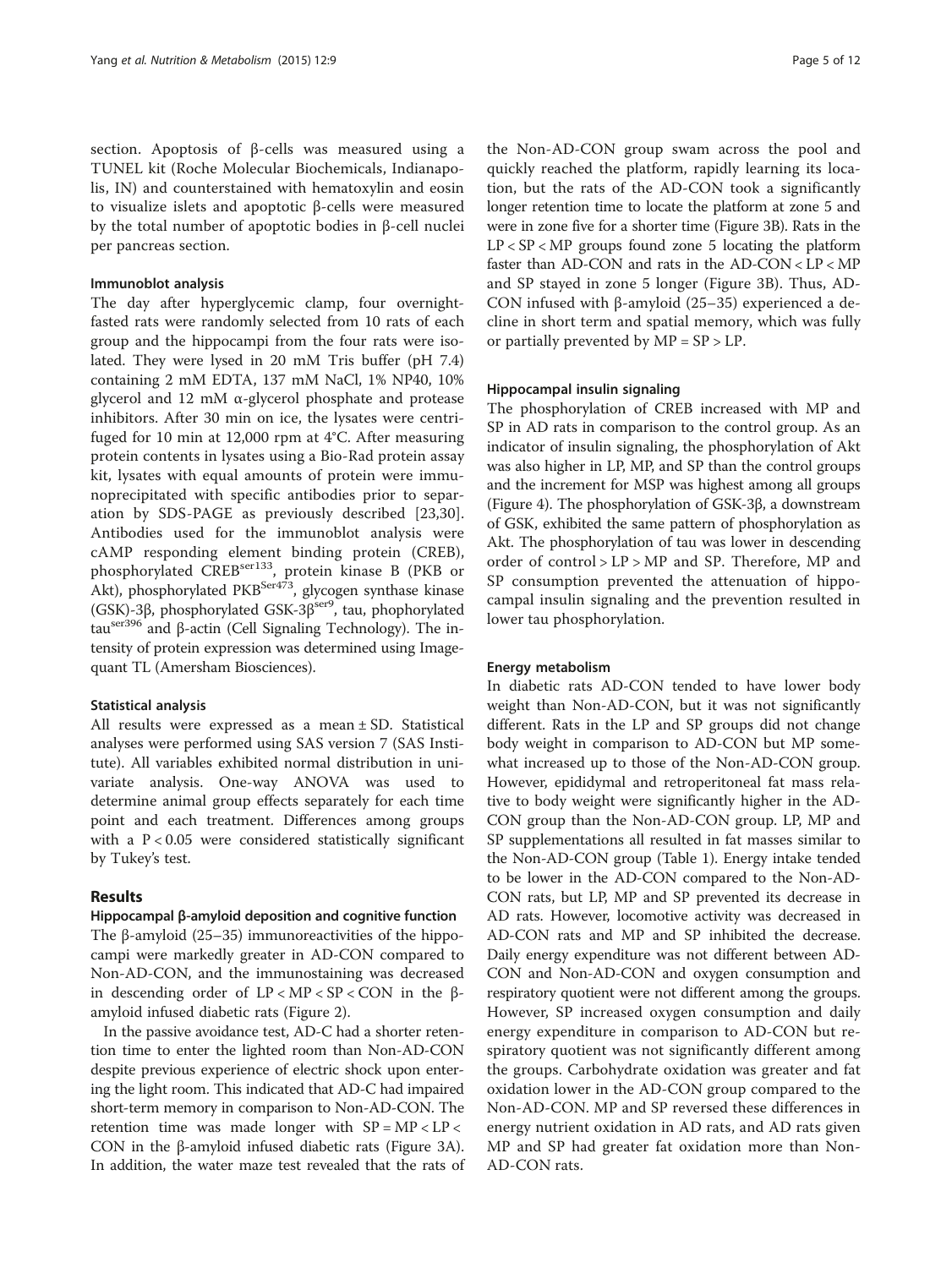<span id="page-5-0"></span>

# Insulin resistance

In comparison with Non-AD-CON rats, AD-CON rats displayed decreased glucose infusion rates by about 29% at hyperinsulinemic clamped states (about 1100 pM serum insulin levels). However, the decrease in AD rats was prevented by LP, MP and SP treatments (Figure [5A](#page-8-0)). Hepatic glucose output in the basal state was not significantly different between AD-CON and Non-AD-CON rats and none of the treatments altered it in AD rats (Figure [5](#page-8-0)B). However, hepatic glucose output at the hyperinsulinemic state was higher in AD-CON than Non-AD-CON, but it was suppressed by  $LP < MP = SP$  in AD-rats. Since glucose uptake was not significantly different among the groups, a good portion of the difference in glucose infusion rates could be accounted for by the insulinstimulated decreases in hepatic glucose production. This indicated that the exacerbation of insulin resistance in the AD-CON group was mainly associated with hepatic insulin resistance.

#### Insulin secretion capacity

Serum glucose levels in the overnight fasted state did not differ between AD-CON and Non-AD-CON rats and the treatment with red pepper extracts did not alter the levels in AD rats. However, overnight fasted serum insulin levels were higher in the AD-CON group than Non-AD-CON whereas they were lower in rats fed LP, MP and SP. When calculating insulin resistance from serum glucose and insulin levels at the fasted state, it was higher in the AD-CON group than the Non-AD-CON group and all of the treatments lowered it to similar levels as Non-AD-CON (Table [1](#page-7-0)).

To confirm the above observations, hyperglycemic clamp was performed on rats in all groups. During hyperglycemic clamp was used to determine β-cell function, insulin secretion was biphasic, with a first and second phase. In the first phase, plasma insulin levels peaked between 2 and 5 min in an acute state and then declined to a nadir at 10 min. An ascending second phase of plasma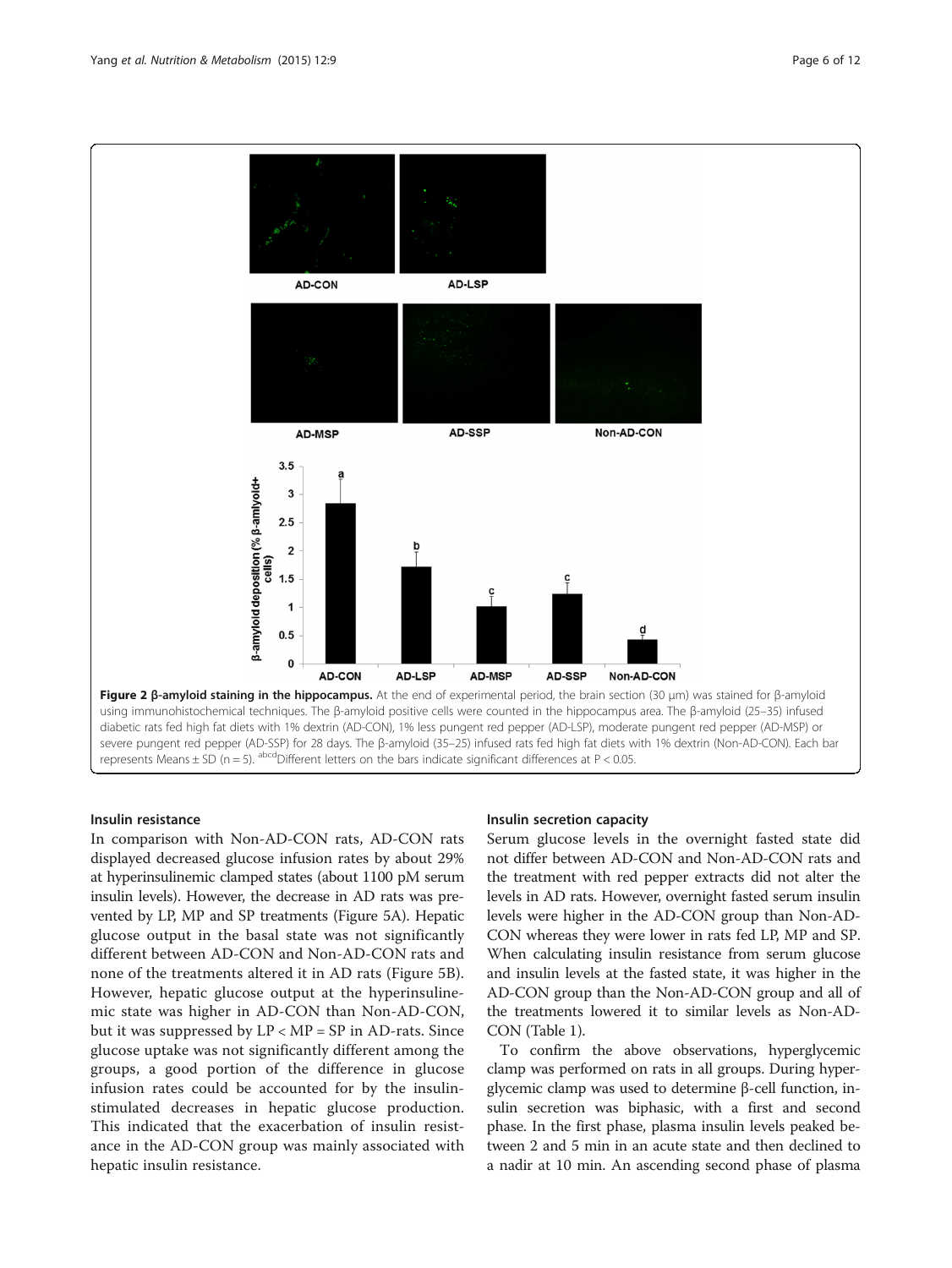<span id="page-6-0"></span>

insulin was observed at 60 min and it was sustained until 90–120 min (Figure [6](#page-8-0)). Average and AUC of serum insulin levels were higher in AD-CON rats in the first and second phases of insulin secretion than those of Non-AD-CON rats (Table [2](#page-9-0)). LP, MP and SP treatments resulted in similar serum insulin levels at the first phase as the AD-CON group (Table [2](#page-9-0)). However, all of treatments inhibited the increase in insulin secretion at the second phase. Thus, this suggests that LP, MP and SP prevented rampant insulin secretion during the second phase in AD rats without suppressing the first phase insulin secretion.

Glucose infusion rates in hyperglycemic clamp indicated β-cell function and insulin sensitivity at the hyperglycemic state, calculated as the ratio of glucose infusion rates to steady-state serum insulin levels [[23,33\]](#page-11-0). Glucose infusion rates required to maintain hyperglycemia at 5.5 mM above baseline were found to be greater in the descending order of the  $MP = SP < LP = control$  groups (Table [2\)](#page-9-0). Insulin sensitivity at the hyperglycemic state was lower in AD-CON than Non-AD-CON whereas it was enhanced in the ascending order of control  $\langle LP =$ MP < SP in AD-CON rats. SP showed a comparable insulin sensitivity to Non-AD-CON at the hyperglycemic state (Table [2](#page-9-0)). Therefore, AD-CON exhibited disrupted regulation of insulin secretion and attenuated insulin sensitivity at the hyperglycemic state in comparison to the Non-AD-CON, but LP, MP and SP prevented the disruption of insulin secretion and insulin resistance and was similar to Non-AD-CON.

#### Pancreatic β-cell mass, proliferation and apoptosis

Pancreatic β-cell area was estimated from the combination of the number and size of β-cells. The percentage of β-cell area was significantly lower in AD-CON rats than Non-AD-CON rats, whereas LP treatment in AD rats increased the area (Table [3\)](#page-9-0). Individual β-cell size, indicating β-cell hypertrophy, was higher in AD-CON rats than in Non-AD-CON rats and LP and MP in AD rats lowered them to a similar size as the Non-AD-CON size. However, pancreatic β-cell mass, calculated by multiplying β-cell area by the pancreas weight was significantly lower in the AD-CON than the Non-AD-CON group, whereas LP and MP increased total β-cell mass significantly, to as much as the Non-AD-CON (Table [3\)](#page-9-0). Islet morphometry revealed that proliferation of β-cells was not significantly different between AD-CON and Non-AD-CON groups and none of the treatments with red pepper extracts altered β-cell proliferation (Table [3](#page-9-0)). In contrast, AD-CON rats had elevated β-cell apoptosis compared to Non-AD-CON rats and the elevation was suppressed by LP, MP and SP treatments (Table [3](#page-9-0)).

# **Discussion**

Red pepper is known to prevent obesity by increasing energy expenditure and improving glucose homeostasis [[26](#page-11-0),[27](#page-11-0)]. Furthermore, red pepper types with different pungencies have been shown to differently affect energy and glucose homeostasis in ovariectomized rats [\[27\]](#page-11-0). This is related to the contents of capsaicinoids, total flavonoids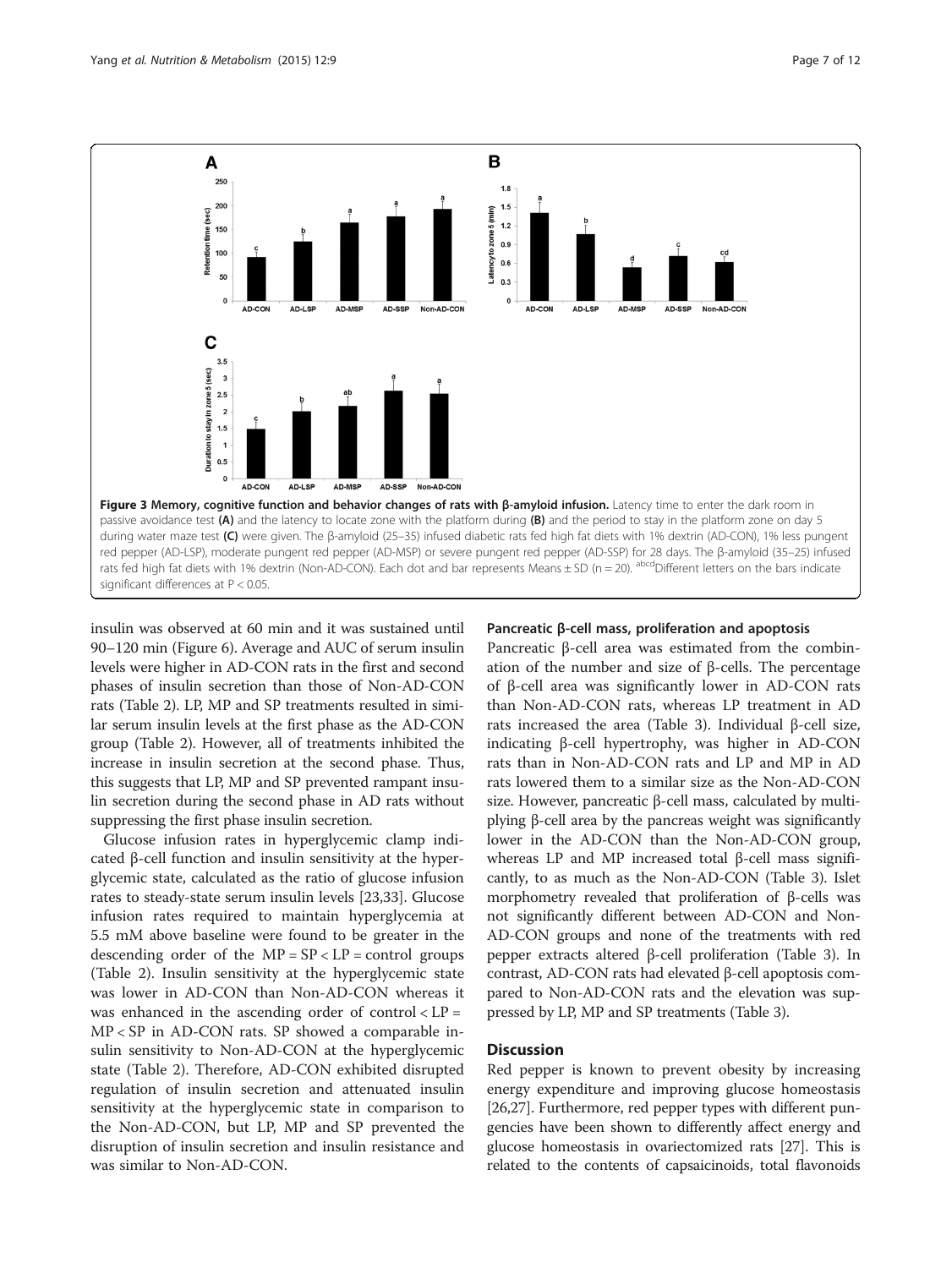<span id="page-7-0"></span>

and total phenolic compounds. Our previous study revealed that the contents of total capsaicinoids were higher in the descending order of SP, MP and LP whereas those of total flavonoids and total phenolic compounds were higher in ascending order of SP, LP and MP [\[27\]](#page-11-0). The present study showed that the efficacies of the extracts were:  $control < LP < MP$  and SP for preventing memory deficit and for decreasing β-amyloid accumulation in the hippocampus through potentiating pCREB➔pGSK and lowering pTau. In addition, the red pepper extracts improved hepatic insulin sensitivity in rats with Alzheimer's like symptoms. Insulin secretion especially as measured in the second phase was greater in AD rats than Non-AD rats and LP, MP and SP lowered it. Β-cell mass was lower in AD rats due to increased β-cell apoptosis than Non-AD rats and all red pepper extracts prevented the decrease. These results demonstrate that MSP and SSP can prevent both the cognitive dysfunction and hepatic insulin resistance exhibited by this animal model of type 2 diabetic rats with experimentally induced AD.

The pathogenesis of Alzheimer's disease is not yet fully understood. However, the formation of β-amyloid plaques play a crucial a role in Alzheimer's diseases in humans. βamyloid infusion into the lateral ventricle or CA1 region in the hippocampus of animals also induces hyperphosphorylated tau aggregates, neurofibrillary tangles and concomitant cognitive dysfunction [[30](#page-11-0),[36](#page-11-0)]. These animals exhibit similar characteristics to those of humans with Alzheimer's diseases. The symptoms are associated with the hyperphosphorylation of tau, a key factor in the formation of neurofibrilary tangles [\[8,37\]](#page-11-0). The hyperphosphorylation is associated with brain insulin resistance that results from the impairment of several pathways such as insulin and IGF-1 signaling [\[18,37,38](#page-11-0)]. IGF-1 and insulin signaling are connected to CREB phosphorylation in

|                                                     | $AD-CON (n = 20)$          | $AD-LSP (n = 20)$          | $AD-MSP (n = 20)$     | AD-SSP $(n = 20)$      | Non-AD-CON ( $n = 20$ )    |
|-----------------------------------------------------|----------------------------|----------------------------|-----------------------|------------------------|----------------------------|
| Body weight (g)                                     | $320 \pm 33^{b}$           | $317 \pm 29^{b}$           | $333 \pm 34^{ab}$     | $322 \pm 30^{6}$       | $348 \pm 31^{a}$           |
| Epididymal fat pads/body weight (g/kg bw)           | $9.0 \pm 1.2^{\circ}$      | 7.1 $\pm 0.9^b$            | $7.4 \pm 1.0^{b}$     | $7.2 \pm 0.9^{\rm b}$  | $7.5 \pm 1.0^b$            |
| Retroperitoneal fat/body weight (g/kg bw)           | $15.5 \pm 2.0^{\circ}$     | $12.4 \pm 1.9^b$           | $13.2 \pm 1.9^b$      | $12.5 \pm 1.8^{\circ}$ | $12.9 \pm 1.8^{b}$         |
| Energy intake (kcal/day)                            | $105 \pm 17$               | $114 \pm 15$               | $119 \pm 21$          | $118 \pm 19$           | $113 \pm 14$               |
| Total active time (m/h)                             | $4.4 \pm 0.7^{\rm b}$      | $5.2 \pm 0.8^{ab}$         | $5.7 \pm 0.8^{\circ}$ | $5.4 \pm 0.6^{\circ}$  | $5.5 \pm 0.6^{\circ}$      |
| Energy expenditure (kcal/kg <sup>0.75</sup> /day)   | $119 \pm 15^{b}$           | $126 \pm 15^{ab}$          | $129 \pm 16^{ab}$     | $133 \pm 16^a$         | $111 \pm 14^b$             |
| Respiratory quotient                                | $0.86 \pm 0.11$            | $0.84 \pm 0.10$            | $0.81 \pm 0.10$       | $0.80 \pm 0.09$        | $0.83 \pm 0.10$            |
| $VO2 (mL/kg0.75/min)$                               | $17.0 \pm 2.1^{\rm b}$     | $17.9 \pm 2.2^{ab}$        | $18.4 \pm 2.2^{ab}$   | $19.0 \pm 2.1^a$       | $15.9 \pm 2.0^{b}$         |
| Carbohydrate oxidation (mg/kg <sup>0.75</sup> /min) | $6.6 \pm 0.9$ <sup>a</sup> | $6.1 \pm 0.7^{ab}$         | $4.8 \pm 0.6^{\circ}$ | $5.0 \pm 0.6^b$        | $4.8 \pm 0.6^{\rm b}$      |
| Fat oxidation (mg/kg <sup>0.75</sup> /min)          | $6.1 \pm 0.8^{\circ}$      | 7.3 $\pm$ 0.9 <sup>b</sup> | $8.9 + 1.1a$          | $9.2 + 1.1a$           | 7.1 $\pm$ 0.9 <sup>b</sup> |

Table 1 Body weight visceral fat contents and overnight-fasted serum glucose and insulin levels at the end of experimental periods

Values are mean ± SD. The β-amyloid (25–35) infused diabetic rats fed high fat diets with 1% dextrin (AD-CON), 1% less pungent red pepper (AD-LSP), moderately pungent red pepper (AD-MSP) or severely pungent red pepper (AD-SSP) for 28 days. The β-amyloid (35–25) infused rats fed high fat diets with 1% dextrin (Non-AD-CON).

abcDifferent superscript alphabets on the same row indicate significant differences at  $P < 0.05$ .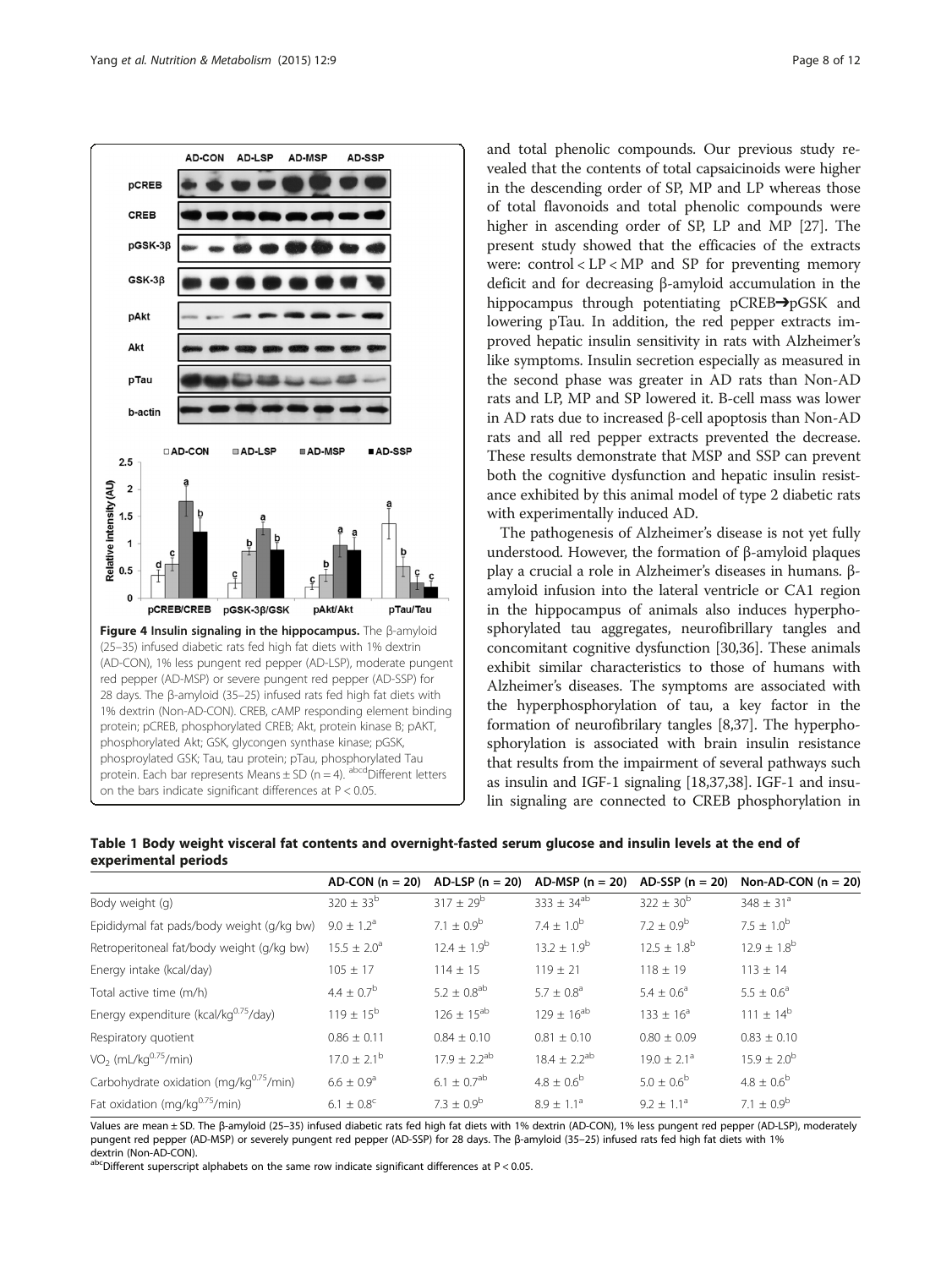<span id="page-8-0"></span>

the brain, especially in the hippocampus. The neurons express CREB, which is associated with memory function and CREB phosphorylation plays a critical step for the initiation of learning and memory-required gene transcription [[39](#page-11-0)]. Since the activation of TRPV1 also potentiates the phosphorylation of CREB that increases the expression of IRS2 especially in the liver and brain [[40](#page-11-0)], TRPV1 activation may enhance IGF-1 signaling. Furthermore, several lines of scientific evidence supports that TRPV1 is involved in cognitive function [\[41\]](#page-11-0). First of all, the TRPV1 is widely expressed in the hippocampus [\[42\]](#page-11-0). Second, the



and overnight fasted rats to measure glucose-stimulated insulin secretion. As exogenous glucose was infused into jugular vein to make approximately 5.5 mM above overnight fasted serum glucose levels, serum insulin levels were measured at 0, 2, 5, 10, 30, 60, 90 and 120 mins. The β-amyloid (25–35) infused diabetic rats fed high fat diets with 1% dextrin (AD-CON), 1% less pungent red pepper (AD-LSP), moderate pungent red pepper (AD-MSP) or severe pungent red pepper (AD-SSP) for 28 days. The β-amyloid (35–25) infused rats fed high fat diets with 1% dextrin (Non-AD-CON). Each dot represents Means  $\pm$  SD (n = 10). \*Significantly different among the groups at  $P < 0.05$ .

activation of TRPV1 increases the release of calcitonin gene-related peptide (CGRP) from sensory and dorsal root ganglion neurons dose-dependently [\[37,40](#page-11-0)]. CGRP is reported to increase IGF-1 production in the astrocytes in the hippocampus [[43](#page-11-0)]. Thus, TRPV1 agonists such as capsaicin may prevent brain insulin resistance by the activation of insulin/IGF-1 signaling.

Red peppers contain many bioactive components such as capsaicin, dihydrocapsaicin, β-carotene, zeaxanthin, capsanthin, total carotenoids and chlorogenic acid [\[27](#page-11-0)]. The contents of capsaicin, dihydrocapsaicin and total capsaicinoids were greater in an ascending order of mildly pungent red pepper (Geumdang) < moderate (Chilsung) < severe (Subicho) in our previous study [\[25](#page-11-0)]. This is related to the amount of TRPV1 agonists with different pungency such as capsaicin (pungent) and capsiate (non-pungent) that have different activities for energy metabolism and glucose homeostasis in diabetic rats [[23](#page-11-0)]. Capsaicin and capsiate have better activity for increasing energy metabolism and glucose tolerance, respectively [\[23\]](#page-11-0). In addition, severely pungent red pepper was shown to decrease fat mass and increase energy expenditure better than less severe pungent red pepper whereas less pungent red pepper was more effective for improving insulin sensitivity and hepatic insulin signaling [[27](#page-11-0)]. Peppers differently affect energy balance and glucose homeostasis according to color and pungency due to their different bioactive components. The present study also found that pungency of red pepper determined the effectiveness for improving cognitive function: capsaicin-rich red peppers such as MP and SP improved cognitive function and potentiated hippocampal IGF-1 and insulin signaling (pCREB  $\rightarrow$  pAkt  $\rightarrow$  pGSk-3b) better that LP in the hippocampus. Capsaicin and dihydrocapsacin were apparently the major components that enhanced cognitive function by decreasing β-amyloid accumulation, but their contents in MSP may be sufficient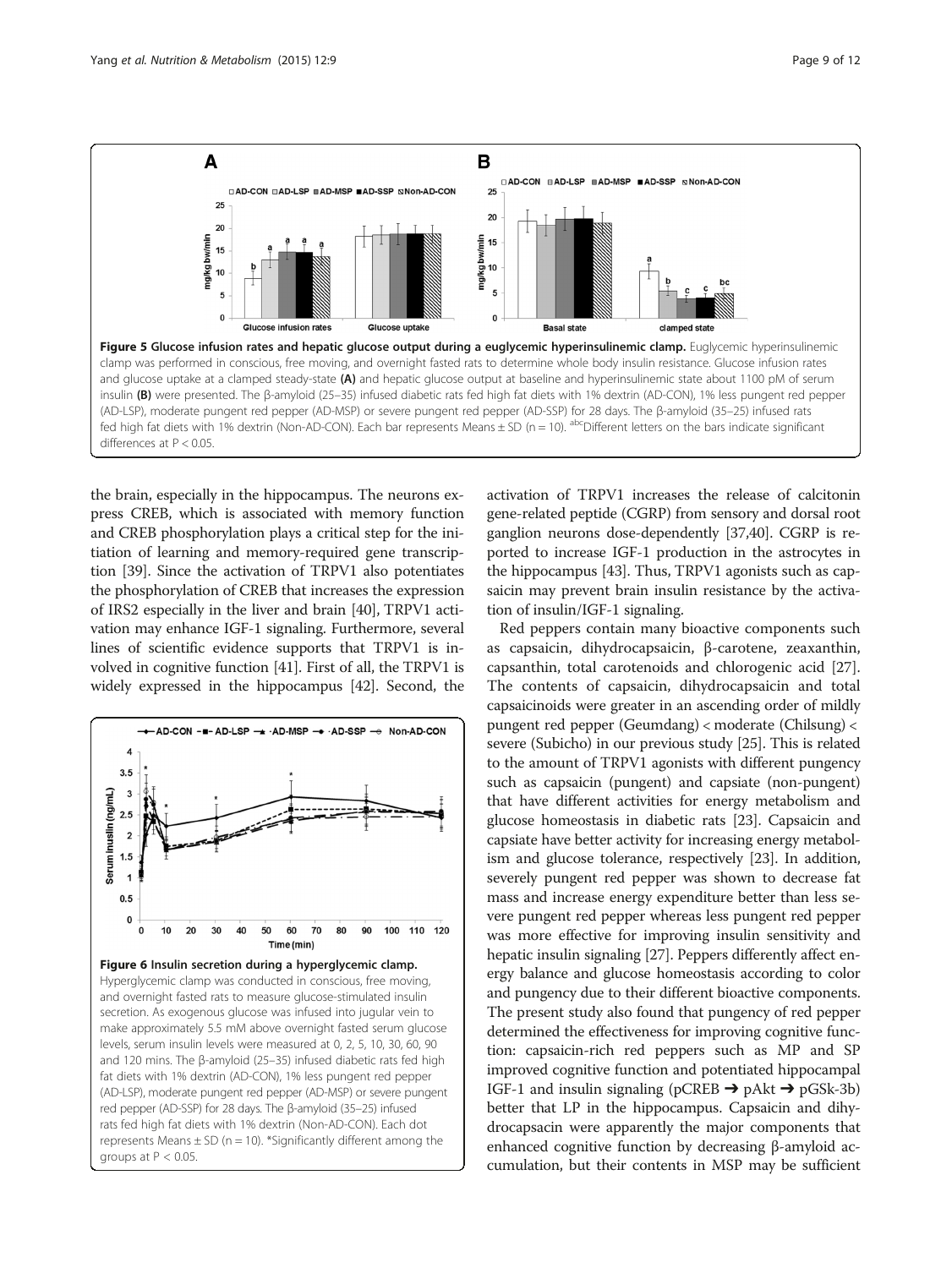|                                                                                                                           | AD-CON<br>$(n = 20)$         | AD-LSP<br>$(n = 20)$    | AD-MSP<br>$(n = 20)$  | AD-SSP<br>$(n = 20)$ | Non-AD-CON<br>$(n = 20)$ |  |
|---------------------------------------------------------------------------------------------------------------------------|------------------------------|-------------------------|-----------------------|----------------------|--------------------------|--|
| Serum glucose at basal state (mM)                                                                                         | $7.1 \pm 0.8$                | $6.9 \pm 0.7$           | $7.1 \pm 0.7$         | $7.0 \pm 1.0$        | $7.0 \pm 0.6$            |  |
| Serum insulin (ng/mL)                                                                                                     | $1.37 \pm 0.17$ <sup>a</sup> | $1.13 \pm 0.15^{\circ}$ | $1.07 + 0.16^b$       | $1.05 + 0.14^b$      | $1.09 \pm 0.15^{\rm b}$  |  |
| <b>HOMA-IR</b>                                                                                                            | $12.6 \pm 2.5^{\circ}$       | $9.4 + 2.1^{b}$         | $9.1 + 1.9^{b}$       | $8.8 + 1.9^{b}$      | $9.2 \pm 2.1^{\rm b}$    |  |
| First phase of insulin (0-10 min; ng/mL)                                                                                  | $2.25 \pm 0.35$              | $2.18 \pm 0.32$         | $2.26 \pm 0.33$       | $2.44 \pm 0.34$      | $2.51 \pm 0.37$          |  |
| Second phase of insulin (60-120 min; ng/mL)                                                                               | $2.66 \pm 0.38$ <sup>a</sup> | $2.42 \pm 0.40^{ab}$    | $2.34 \pm 0.34^b$     | $2.36 \pm 0.32^b$    | $2.32 \pm 0.34^b$        |  |
| AUC of first phase of insulin (0-10 min; ng/mL*min)                                                                       | $26.3 \pm 3.8$               | $25.8 \pm 3.5$          | $26.7 + 3.6$          | $29.1 \pm 3.6$       | $30.0 \pm 4.2$           |  |
| AUC of second phase of insulin (30-120 min; ng/mL*min)                                                                    | $246 + 33^{\circ}$           | $225 \pm 31^{ab}$       | $215 + 29^b$          | $217 + 27^b$         | $212 + 28^{b}$           |  |
| Glucose infusion rate (mg/kg bw/min)                                                                                      | $8.6 \pm 1.5^{\circ}$        | $11.6 \pm 1.8^{b}$      | $12.8 \pm 2.0^{ab}$   | $13.2 + 2.1a$        | $13.4 + 1.9a$            |  |
| Insulin sensitivity at hyperglycemic state<br>(µmol glucose · min <sup>-1</sup> · 100 g <sup>-1</sup> per µmol insulin/L) | $3.2 \pm 0.6^{\circ}$        | $4.8 \pm 0.7^{b}$       | $5.5 \pm 0.8^{\circ}$ | $5.6 \pm 0.8^a$      | $5.8 \pm 0.8^{\circ}$    |  |

<span id="page-9-0"></span>Table 2 Glucose homeostasis and insulin secretion during hyperglycemic clamp

Values are Means ± SD. Values are mean ± SD. The β-amyloid (25–35) infused diabetic rats fed high fat diets with 1% dextrin (AD-CON), 1% less pungent red pepper (AD-LSP), moderately pungent red pepper (AD-MSP) or severely pungent red pepper (AD-SSP) for 28 days. The β-amyloid (35–25) infused rats fed high fat diets with 1% dextrin (Non-AD-CON). HOMA-IR, homeostatic model assessment for insulin resistance. First phase of serum insulin was defined as the average of serum insulin levels at 2 and 5 mins, with second phase at 60, 90 and 120 mins. Insulin sensitivity at hyperglycemic state was calculated as the ratio of glucose infusion rate to steady-state plasma insulin levels.

 $a^{abc}$ Different superscript alphabets on the same row indicate significant differences at P < 0.05.

to show maximum activity when consumed at 1% of the diet since MP and SP were equally effective for improving cognitive function. Thus, the components that activate TRPV1 may mitigate cognitive dysfunction through IGF-1 signaling in the hippocampus.

The deposition of β-amyloid in the brain induces brain and possibly peripheral insulin resistance that is a common pathophysiological feature of Alzheimer's diseases and type 2 diabetes [\[11,44](#page-11-0)]. Alzheimer's disease patients also have impaired glucose regulation but the dysregulation is not as severe as in type 2 diabetes [\[45](#page-11-0)], since glucose homeostasis is a result of both insulin resistance and insulin secretion. Type 2 diabetes is induced when insulin secretion cannot compensate for insulin resistance. However, many Alzheimer's disease patients release sufficient insulin to compensate for insulin resistance and do not progress to type 2 diabetes [[44](#page-11-0)]. The present study found that β-amyloid deposition increased in the control group and exacerbated peripheral insulin resistance whereas MP and SP had fewer β-amyloid tangles and better peripheral insulin sensitivity. Since capsaicin is known to activate TRPV1 [[46](#page-11-0)], and MP and SP contained more capsaicin than LP, the former might activate the TRPV1 more than the latter. The activation of TRPV1 probably decreased β-amyloid plaques by inhibiting tau phosphorylation and it may be associated with decreasing peripheral insulin resistance. Since LSP improved glucose homeostasis better than MSP and SSP in ovariectomized rats fed a high fat diet in our previous study [\[27\]](#page-11-0), the enhancement of glucose homeostasis by MP and SP in βamyloid infused rats was due to the decrease in β-amyloid deposition in the hippocampus that exacerbated insulin resistance in the present study. Thus, these results suggested that the consumption of MP and SP resulted in the lower β-amyloid deposition in the hippocampus and the decrease prevented insulin resistance.

The brain plays an important role in regulating glucose homeostasis. The brain and peripheral tissues, especially the liver and islets, are connected and reciprocally deliver messages [\[47,48\]](#page-11-0). It is well-known that the hypothalamus is a crucial organ in the regulation energy and glucose metabolism. The hippocampus is a brain region where neurogenesis continues throughout life and its neuronal death results in altered neuronal circuits and

#### Table 3 Islet morphometry

|                                                               | AD-CON $(n = 5)$ | AD-LSP $(n = 5)$   | $AD-MSP(n = 5)$ | AD-SSP $(n = 5)$         | Non-AD-CON $(n = 5)$ |
|---------------------------------------------------------------|------------------|--------------------|-----------------|--------------------------|----------------------|
| $\beta$ -cell area (%)                                        | $5.3 + 1.1^b$    | $6.4 + 0.9^b$      | $59 + 08^{ab}$  | $5.7 + 1.0^{ab}$         | $7.9 + 1.0a$         |
| Individual $\beta$ -cell size ( $\mu$ m <sup>2</sup> )        | $261 + 30^a$     | $228 + 29^b$       | $235 + 28^b$    | $241 + 27$ <sup>ab</sup> | $234 + 27^b$         |
| Absolute $\beta$ -cell mass (mg)                              | $21.0 + 3.1^{b}$ | $747 + 79^{\circ}$ | $74.0 + 7.9a$   | $23.5 + 2.8^{ab}$        | $74.9 + 7.9a$        |
| BrdU <sup>+</sup> cells (% BrdU <sup>+</sup> cells of islets) | $0.94 + 0.13$    | $1.03 + 0.12$      | $1.05 + 0.11$   | $1.06 + 0.12$            | $1.01 \pm 0.14$      |
| Apoptosis (% apoptotic bodies of islets)                      | $1.19 + 0.16^a$  | $0.97 + 0.12^b$    | $1.02 + 0.12^b$ | $1.02 + 0.13^{b}$        | $0.95 + 0.13^b$      |

Values are Means ± SD. The β-amyloid (25–35) infused diabetic rats fed high fat diets with 1% dextrin (AD-CON), 1% less pungent red pepper (AD-LSP), moderately pungent red pepper (AD-MSP) or severely pungent red pepper (AD-SSP) for 28 days. The β-amyloid (35–25) infused rats fed high fat diets with 1% dextrin (Non-AD-CON).

 $^{\text{ab}}$ Different superscript alphabets on the same row indicate significant differences at P < 0.05.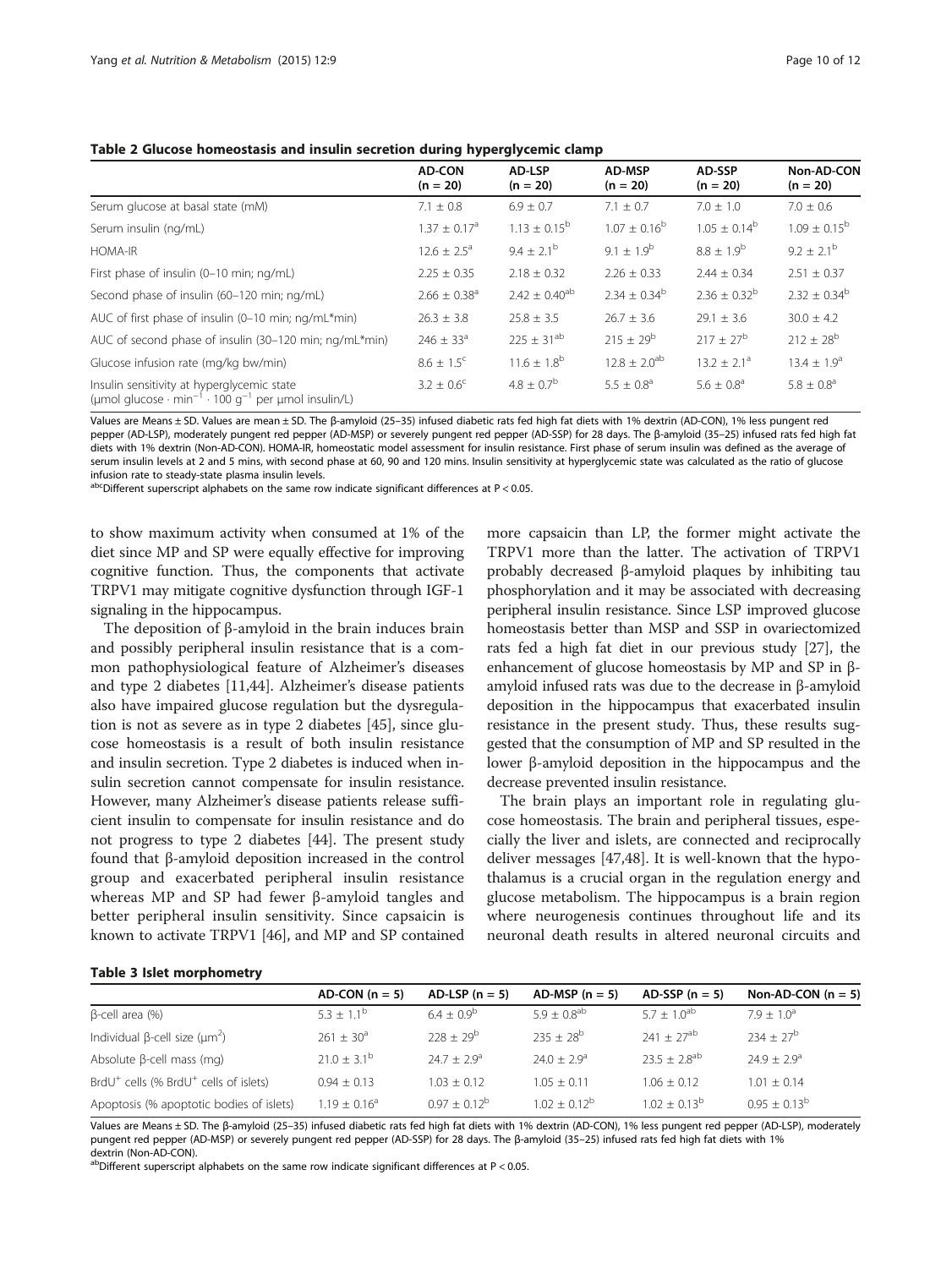<span id="page-10-0"></span>impaired learning and memory [\[49](#page-11-0)]. Neurogenesis in the brain, especially the hippocampus, ameliorates cognitive dysfunction by insulin and Wnt signaling [[48](#page-11-0),[49](#page-11-0)]. Therefore, neuronal loss in the hippocampus due to β-amyloid deposition might induce glucose dysregulation by exacerbating peripheral insulin resistance, especially in the liver. Furthermore, plasma β-amyloid (40/42) levels are increased in Alzheimer's disease patients with hyperglycemia and they exacerbate hepatic insulin resistance by activating Janus kinase-2 signaling in the liver [[50](#page-11-0)]. The present study showed that MP and SP prevented the pathway to cognitive dysfunction and hepatic insulin resistance in rats induced cognitive dysfunction by β-amyloid accumulation in the hippocampus.

In addition to peripheral insulin resistance, brain pathologies associated with AD affect insulin secretion by impeding the cross-talk between the brain and islets via the sympathetic nervous system and adipokines [\[30,44,51](#page-11-0)]. The accumulation of β-amyloid did not exacerbate the first phase of glucose tolerance possibly due to a slight increase in insulin secretion, but serum glucose levels during the second phase reached a higher peak and decreased slowly, indicating severe glucose intolerance and insulin resistance [[30,44\]](#page-11-0). Hyperglycemic clamp demonstrated that the insulin secretion during 10–60 min was higher in β-amyloid infused rats, but the insulin secretion during 60–120 min decreased [\[44](#page-11-0)]. MP and SP protected against the higher glucose levels during 10–60 min and the insulin secretion of the second phase was maintained. These results indicate that hippocampal β-amyloid deposition associated with cognitive dysfunction might impair also the control of insulin secretion by disrupting the tight regulation of insulin secretion regardless of insulin resistance. β-cell function is related to β-cell mass [[23,51\]](#page-11-0). When insulin secretion is not tightly regulated due to a certain condition such as insulin resistance, β-cell size is increased but the number of β-cells is not elevated [[23](#page-11-0)]. As a result, β-cell mass is eventually decreased in an insulin resistant state. In addition, insulin secretory capacity is markedly decreased when βcell mass is decreased due to increased β-cell apoptosis and/or lowered β-cell proliferation [\[23\]](#page-11-0). The present study demonstrated that β-cell mass was decreased resulting in a lower maximal insulin secretion due to increased β-cell apoptosis, but MSP and SSP protected against the impairment of β-cell function and loss of mass. However, mice lacking TRPV1 had a more youthful metabolic profile due at least in part to greater maximal insulin secretion due to greater β-cell mass as a consequence of less apoptosis [\[43](#page-11-0)]. These results appear contradictory to the present study, and are similar to our previous study with long-term consumption of capsaicin [\[23,27](#page-11-0)]. However, long-term capsaicin consumption may desensitize the TRPV1. Further studies need to determine whether long-term consumption of capsaicin activates or desensitizes the TRPV1.

### Conclusions

Hippocampal β-amyloid accumulation induced cognitive dysfunction and impaired glucose homeostasis by exacerbating insulin resistance and decreasing β-cell mass in diabetic rats. MP and SP prevented the cognitive dysfunction and glucose dysregulation better than LP. These results suggest that capsaicin might be an effective compound for improving both cognitive dysfuction and hepatic insulin resistance. The results of this study may not be fully applicable to humans since this study was performed in rats infused with β-amyloid into the hippocampus and therefore does not replicate the etiology of human Alzheimer's disease, although it does closely resemble the pathological features of AD in humans.

#### Abbreviations

OGTT: Oral glucose tolerance test; TRPV1: Transient receptor potential vanilloid 1; AD-CON: SUPPLEMENTATION of 1% dextrin supplemented; AD-LP: Supplementation of 1% mild pungency red pepper extract; AD-MP: Supplementation of moderate pungency red pepper extract; AD-SP: Supplementation of sever pungency red pepper; mTOR: Mammalian target of rapamycin; IRS: Insulin receptor substrate; IGF-1: Insulin growth factor-1; Px: Pancreatectomy; HOMA-IR: Homeostasis model assessment for insulin resistance index; PKB or Akt: Protein kinase B; CREB: Camp responding element binding protein; GSK: Glycogen synthase kinase.

#### Competing interests

The authors declare that they have no competing interests.

#### Authors' contributions

Conceived and designed the experiments: HJY, DYK, JWD, SP. Performed the experiments: MJK, SK, BKS, JJL, NRM. Analyzed the data: HJY, DYK, SP. Wrote the paper: JWD, SP. All authors participated in review of the manuscript. All authors read and approved the final manuscript.

#### Funding

This work was supported by Young Yang County in Korea.

#### Author details

<sup>1</sup> Division of Metabolism and Functionality Research, Korean Food Research Institutes, Sungnam, South Korea. <sup>2</sup>Department of Food and Nutrition, Obesity/Diabetes Research Center, Hoseo University, 165 Sechul-Ri, BaeBang-Yup, Asan-Si, ChungNam-Do 336-795, South Korea. <sup>3</sup>Daily Manufacturing Inc., Rockwell, NC, USA.

#### Received: 22 November 2014 Accepted: 12 February 2015 Published online: 08 March 2015

#### References

- 1. Thies W, Bleiler L, Alzheimer's Association. Alzheimer's disease facts and figures. Alzheimers Dement. 2013;2013(9):208–45.
- 2. Reitz C, Mayeux R. Alzheimer disease: Epidemiology, diagnostic criteria, risk factors and biomarkers. Biochem Pharmacol. 2014;88:640–51.
- 3. Mosher KI, Wyss-Coray T. Microglial dysfunction in brain aging and Alzheimer's disease. Biochem Pharmacol. 2014;88:594–604.
- 4. Vemuri P, Lesnick TG, Przybelski SA, Knopman DS, Roberts RO, Lowe VJ, et al. Effect of lifestyle activities on Alzheimer disease biomarkers and cognition. Ann Neurol. 2012;72:730–8.
- 5. Seneff S, Wainwright G, Mascitelli L. Nutrition and Alzheimer's disease: the detrimental role of a high carbohydrate diet. Eur J Intern Med. 2011;22:134–40.
- 6. Maesako M, Uemura K, Kubota M, Kuzuya A, Sasaki K, Asada M, et al. Environmental enrichment ameliorated high-fat diet-induced Aβ deposition and memory deficit in APP transgenic mice. Neurobiol Aging. 2012;33:1011.e11-23.
- 7. Leboucher A, Laurent C, Fernandez-Gomez FJ, Burnouf S, Troquier L, Eddarkaoui S, et al. Detrimental effects of diet-induced obesity on τ pathology are independent of insulin resistance in τ transgenic mice. Diabetes. 2013;62:1681–8.